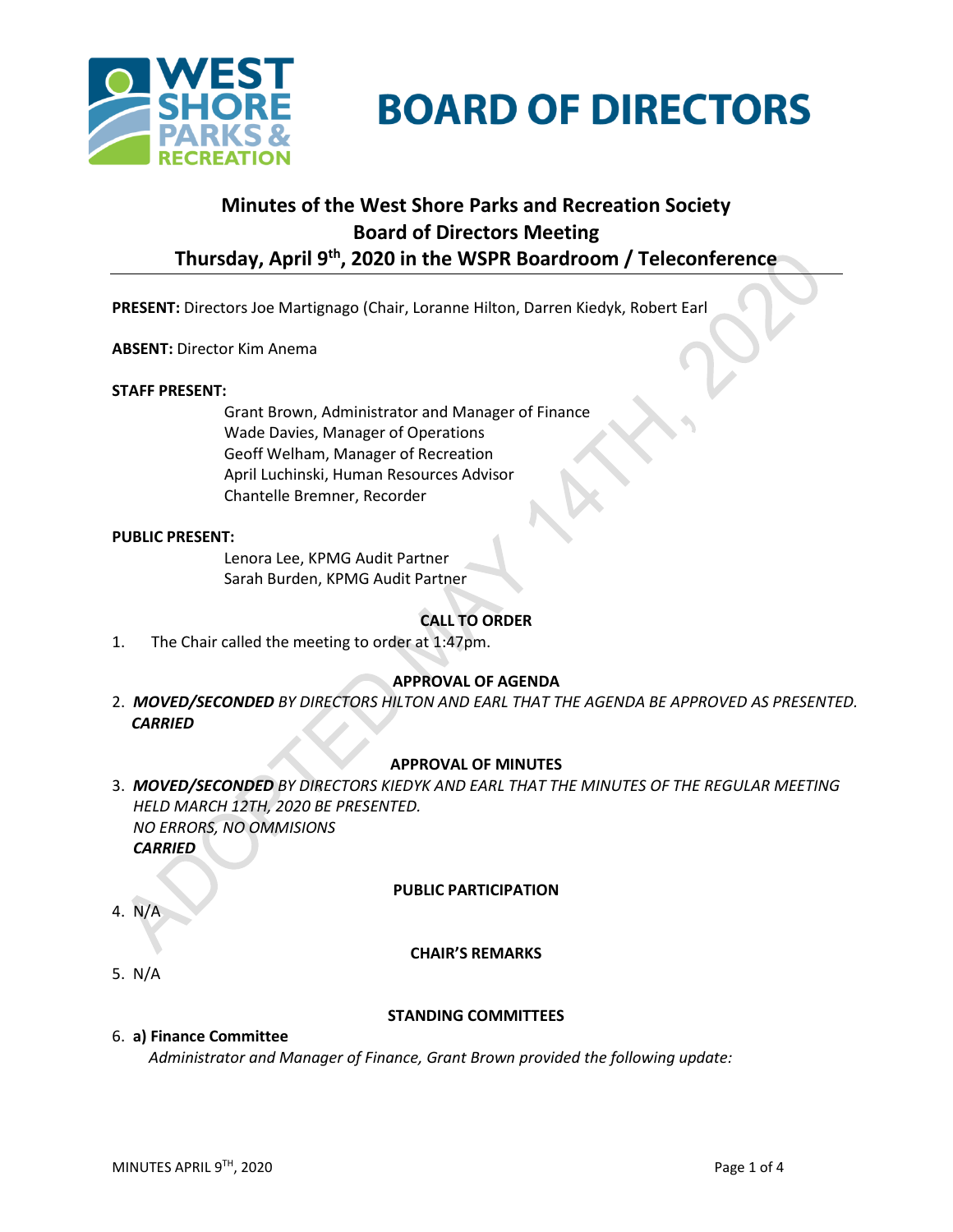i. Auditors from KPMG attended the Finance Committee meeting and presented on the WSPRS 2019 Financial Statements. The Finance Committee recommends that the WSPRS Board of Directors approve the WSPRS Financial Statements for the 2019 Fiscal Year.

## *MOVED/SECONDED BY DIRECTORS EARL AND KIEDYK THAT THE FINANCIAL STATEMENTS FOR THE YEAR ENDING IN 2019 BE APPROVED AS PRESENTED. CARRIED*

**OLD BUSINESS**

7. N/A

#### **NEW BUSINESS**

8.N/A

#### **FOR INFORMATION**

#### 9. **a) Administrator's Report**

*Administrator and Manager of Finance, Grant Brown highlighted the following:*

#### **Administration/Human Resources**

All indoor facilities were closed to the public on March 18<sup>th</sup> and all outdoor facilities were closed to the public on March 23<sup>rd</sup>. All courses and rentals with dates up until and including April 30<sup>th</sup> have been cancelled and refunded. Staff meet every Tuesday to discuss updates and next steps.

Human Resources has developed a Working from Home Policy that we have implemented as part of our COVID-19 response. Staff submit work plans and update supervisors daily on their progress. We currently have up to 14 staff working from home on any given day.

The 2019 Audit by KPMG is complete and went smoothly.

The successful applicant for the Recreation Program Assistant position is Laura McGrath. Laura comes to us from the Burnside Gorge Community Association where she was the Out of School Manager and has worked with WSPRS since 2017 in a variety of auxiliary roles. Nick Wade was the successful applicant for the Seasonal Parks Worker. Nick has been working with WSPRS as an auxiliary summer parks attendant since 2015.

All other competitions, including the Manager of Finance and maternity leave replacements for both the Youth and Fitness Programmer positions, have been put on hold for the time being.

## **Operations**

With the facility closure, operations staff have removed the ice from both arenas and are working on overdue items that are difficult to do while the facilities are in use. These include vent cleaning in the weight room, repairs to wall damage and painting.

A Hydro grant submission was completed that requests 50% of costs for the installation of the Pool Air Handling Unit as well as some of the heat recovery work that is part of the JDF arena floor project.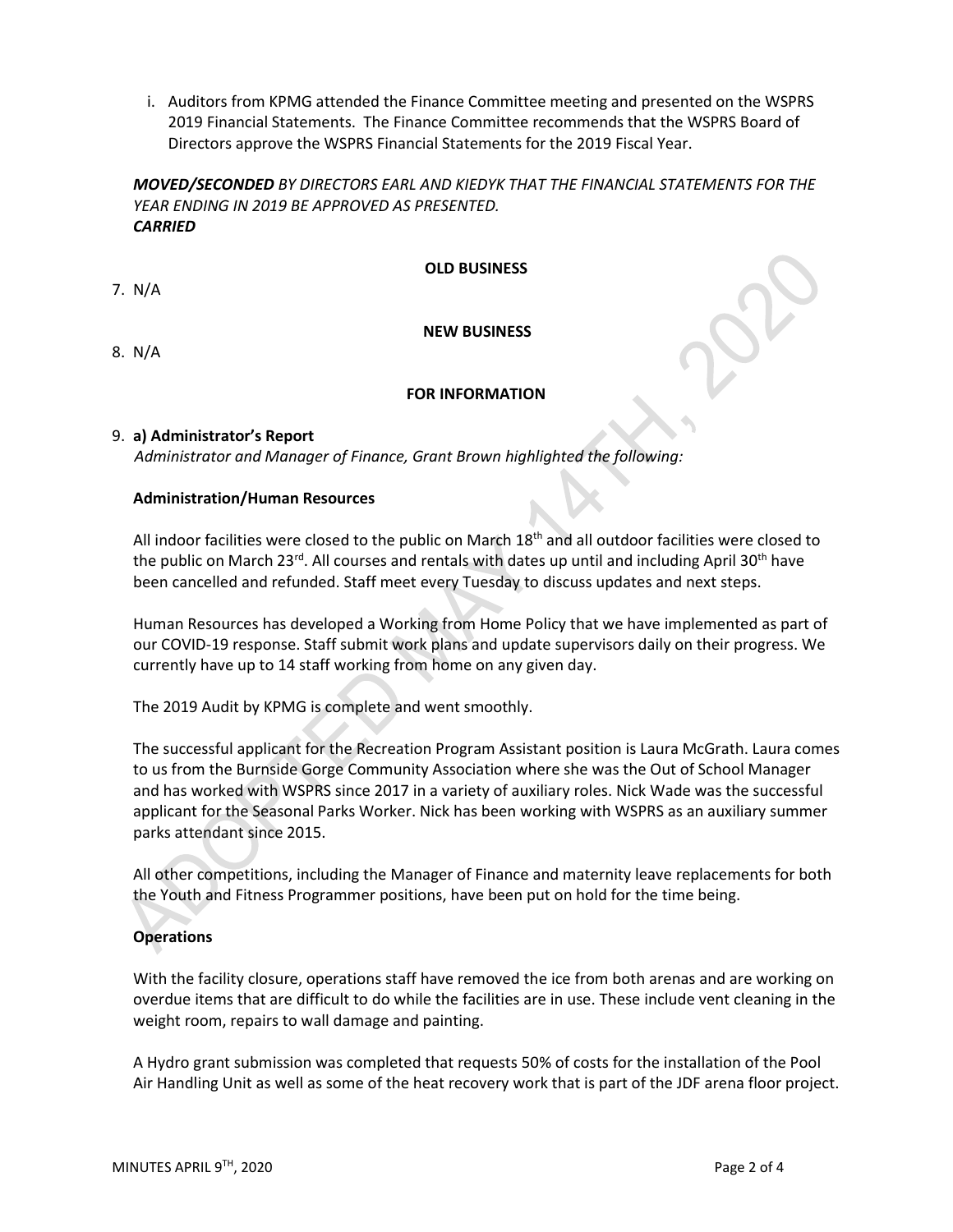If successful, staff will apply to the province to use the freed up grant funding towards insulation work on the JDF arena exterior that will further improve energy efficiency.

#### **Programs**

Staff have postponed the release of the Spring/Summer Activity Guide. Instead have released an online Summer Camp Guide with registration to begin May  $7<sup>th</sup>$ . This delayed release is to help families not incur costs at this time but still plan for their summer schedules and care. Registration will be open online and over the phone. In-person registration will be available if facilities are open.

Program staff have released an online community engagement project *Stay@Home Family ADVENTurous Calendar*

The Calendar Includes:

- $\circ$  Daily interactive activities that staff develop will be shared through social media channels and on our website for the month of April.
- $\circ$  Activities are geared towards families with children however could possibly apply to anyone.
- $\circ$  Activities will be engaging and could include a component of either learning, playing, building or making something new each day.
- $\circ$  The daily activity will be released on Social Media each morning at 9am and will include instructions, equipment/materials required (we try to use activities where most materials are already around the house/yard to keep people at home).
- $\circ$  Participants will be encouraged to share their experiences and fun through pictures on social media as they go.
- o Participants will have the ability to track their participation and win prizes.

The Food & Beverage department is preparing 480 meals per week for community groups in need. Meals will be prepared and packages to be picked up outside the Fieldhouse. The three recipient groups are:

- o Out if the Rain Shelter run through Beacon Community Services
- o Island Metis Society
- Hulitan Family & Community Services Society

## *FOR INFORMATION ONLY*

#### ARPIL LUCHINSKI JOINED THE MEETING AT 1:56PM.

There was a board of directors' discussion around WSPRS' current response to COVID-19 and its effect on facility operations.